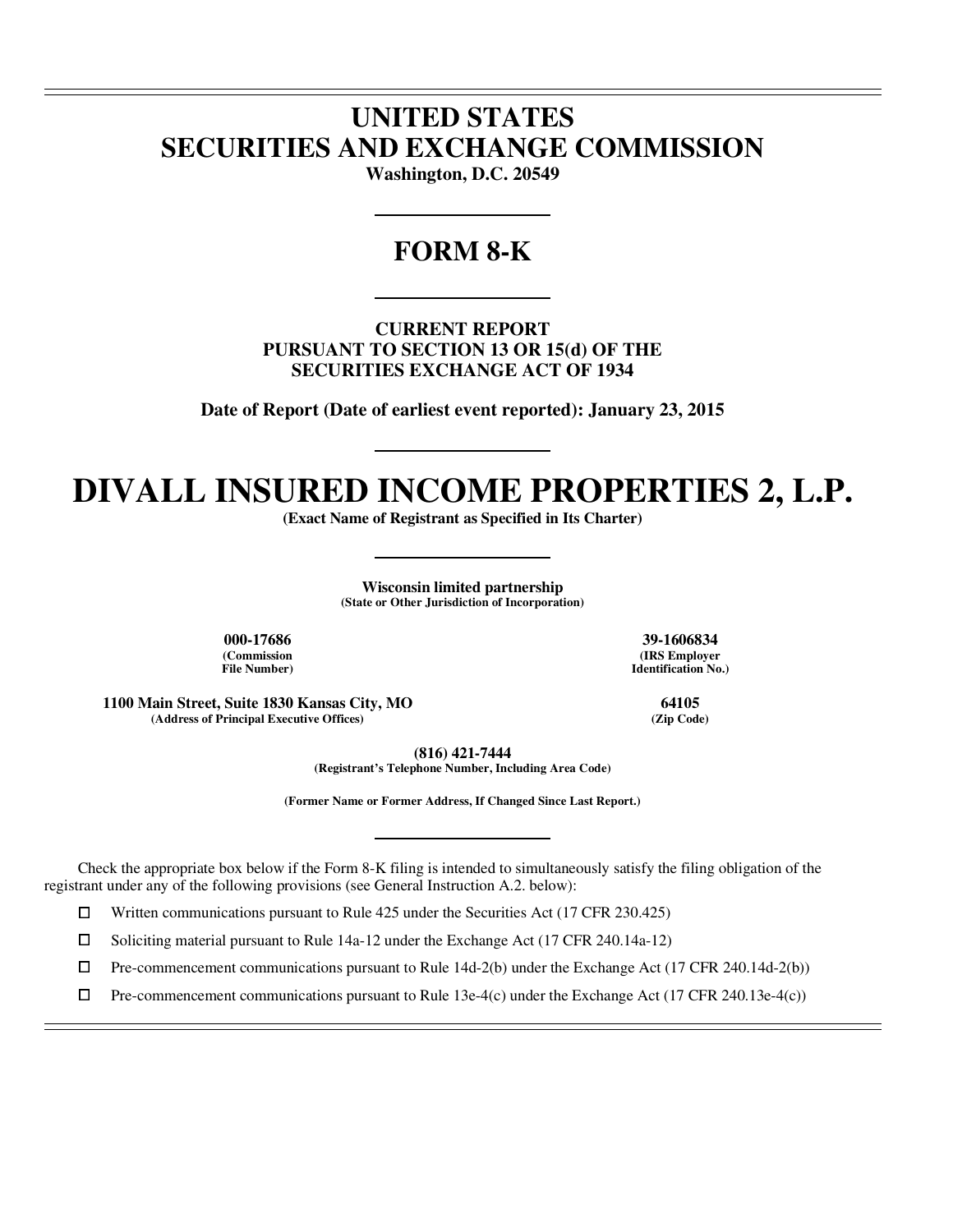#### **ITEM 4.01 CHANGES IN REGISTRANT'S CERTIFYING ACCOUNTANT.**

On January 23, 2015, DiVall Insured Income Properties 2, L.P. (the "Company") was notified by L.L. Bradford & Company, LLC ("Bradford") that the firm resigned as the Company's independent registered public accounting firm. Bradford's resignation was the result of a business combination involving Bradford and RBSM, LLP. As a result, the Company's financial statements will be audited by RBSM, LLP and no longer by Bradford.

Bradford was appointed as the Company's independent registered public accountants effective December 2, 2014. To date, Bradford has not provided any reports in connection with the Company's financial statements for any year end period, and therefore no report of Bradford has contained an adverse opinion or disclaimer of opinion, nor been qualified or modified as to uncertainty, audit scope, or accounting principles. From December 2, 2014 through January 16, 2015 there were (i) no disagreements with Bradford on any matter of accounting principles or practices, financial statement disclosure, or auditing scope or procedures, which disagreements, if not resolved to the satisfaction of Bradford would have caused Bradford to make reference to the subject matter of the disagreements in connection with its reports, and (ii) no events of the type listed in paragraphs (A) through (D) of Item  $304(a)(1)$ (v) of Regulation S-K.

On January 23, 2015, the Company provided Bradford with a copy of the disclosures it is making in response to Item 4.01 on this Current Report on Form 8-K, and requested that Bradford furnish it with a letter addressed to the Securities & Exchange Commission stating whether it agrees with the above statements. A copy of the letter dated January 23, 2015, is filed as Exhibit 16.1 to this Current Report on Form 8-K.

Effective January 23, 2015, the General Partner of the Company accepted and approved the engagement of RBSM, LLP as the Company's independent registered public account for the fiscal year ending December 31, 2014. During the two most recent completed fiscal years and through the date of this Current Report on Form 8-K, neither the Company nor anyone on its behalf consulted with RBSM, LLP regarding any of the following: (i) the application of accounting principles to a specified transaction, either completed or proposed, or the type of audit opinion that might be rendered on the Company's financial statements, or (ii) any matter that was the subject of a disagreement (as defined in paragraph (a)(1)(iv) of Item 304 of Regulation S-K) or a reportable event (as described in paragraph  $(a)(1)(v)$  of Item 304 of Regulation S-K).

#### **Item 9.01. Financial Statements and Exhibits.**

(d) Exhibits.

16.1 Letter from L.L. Bradford & Company, LLC to the U.S. Securities and Exchange Commission dated January 23, 2015.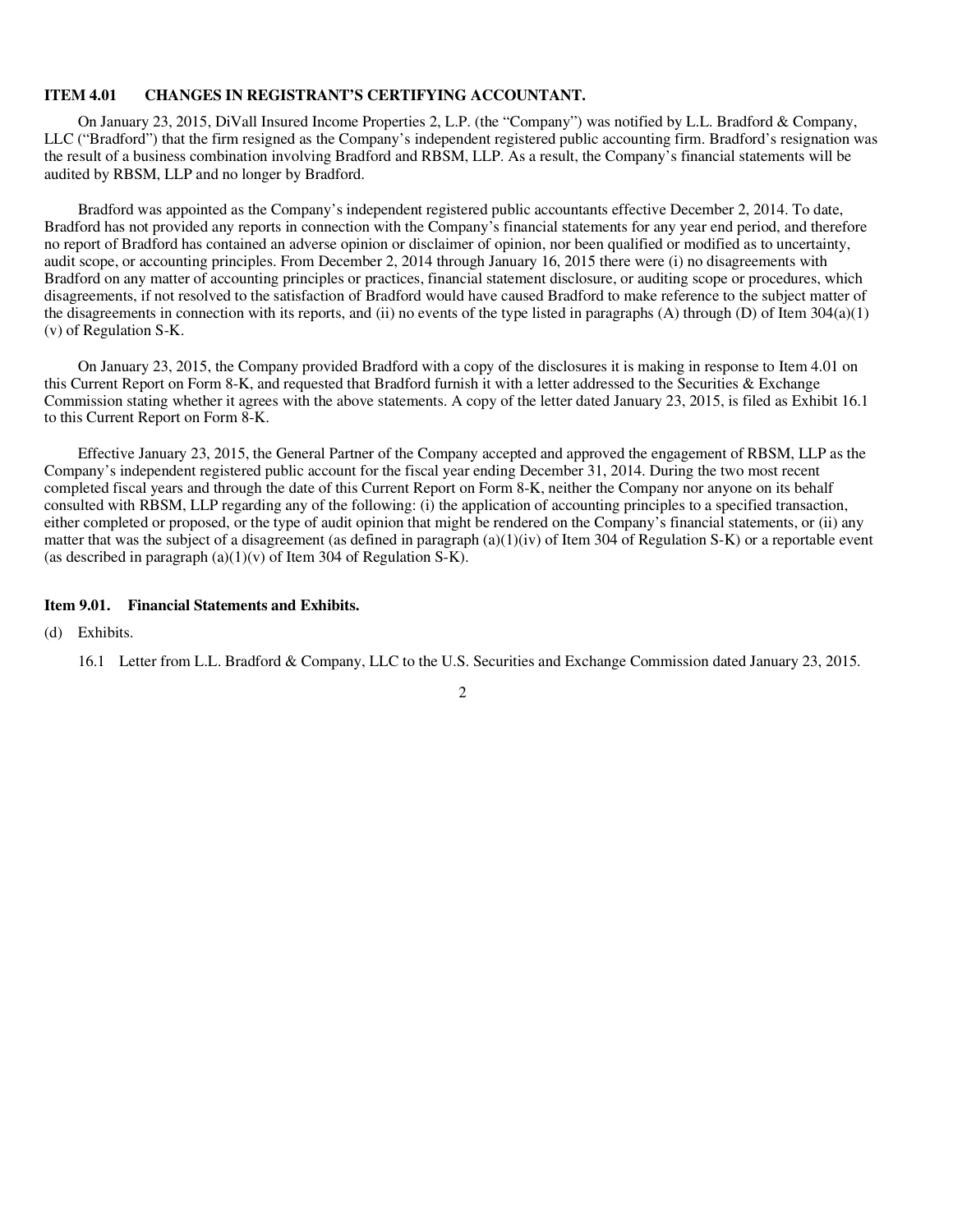### SIGNATURES

Pursuant to the requirements of the Securities Exchange Act of 1934, the registrant has duly caused this Report to be signed on its behalf by the undersigned hereunto duly authorized.

Dated: January 27, 2015

#### DIVALL INSURED INCOME PROPERTIES 2, L.P.

By: The Provo Group, Inc., General Partner

By: /s/ Bruce A. Provo

Bruce A. Provo (President, Chief Executive Officer, Chief Financial Officer and Chairman of The Provo Group, Inc.)

3